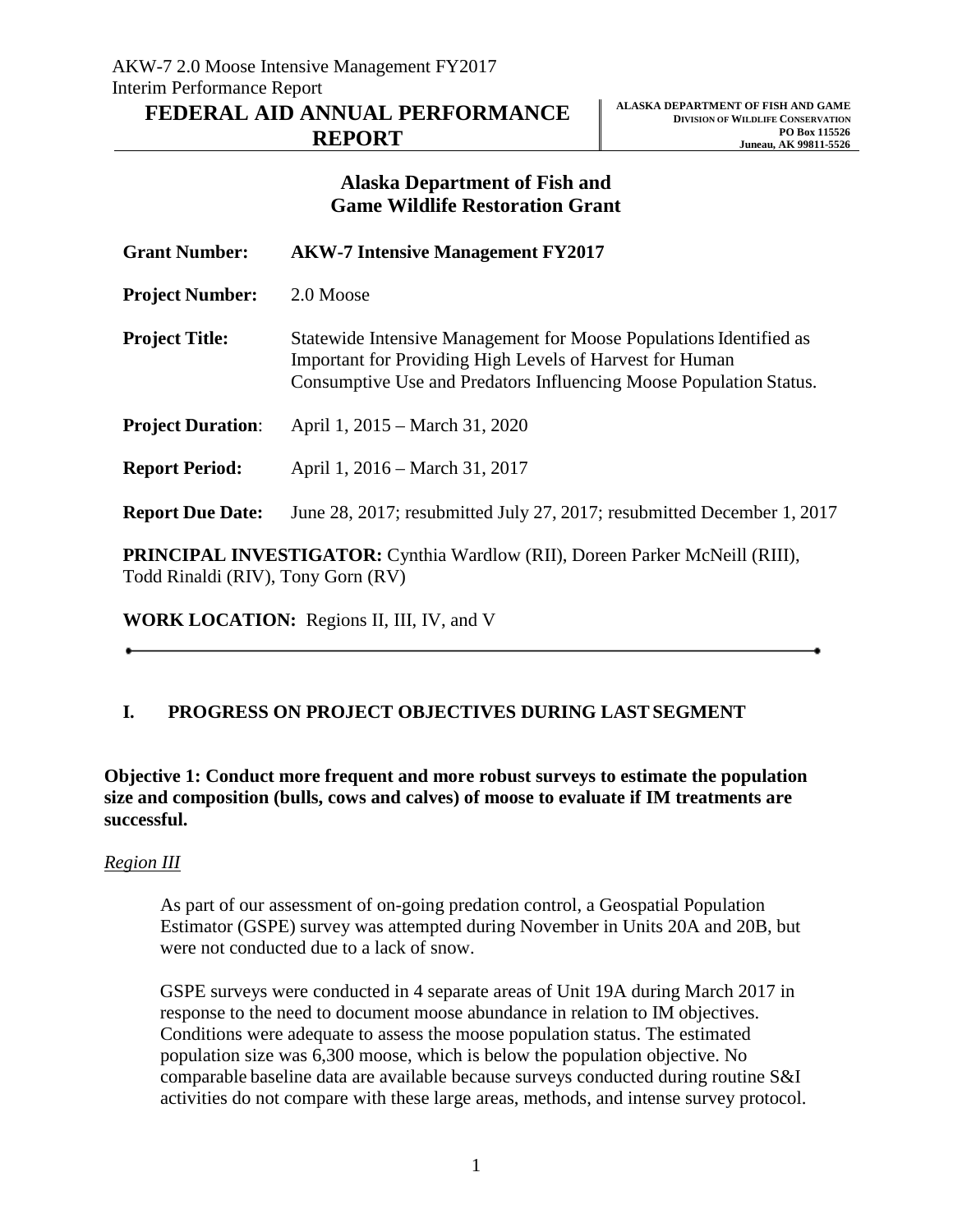#### AKW-7 2.0 Moose Intensive Management FY2017

#### Interim Performance Report

A harvest survey of 40-80 households was conducted during October 2016 in Alatna and Allakaket of Unit 24B. Survey questions related to catch-per-unit-effort (hours per hunt trip, miles traveled per hunt trip, cost per hunt trip). Data is still being analyzed and will be reported when all surveys are complete.

#### *Region IV*

Due to inadequate survey conditions Region IV did not conduct any moose surveys in Units 13 and 16 during FY2017.

#### *Region V*

A moose survey was conducted in Unit 22 as part of Federal Aid project no. 1.0. No additional work was required under AKW- 7 to improve the estimates of population size.

**Objective 2: Estimate calf production, survival and causes of mortality using radio collars and or camera collars to determine if a) calf mortality can be reduced to meet IM population and/or harvest objectives or b) to evaluate the effects of the IM treatment**.

#### *Region V*

The neonate moose capture project was not conducted in Unit 22 during the reporting period due to lack of personnel.

## **Objective 3: Estimate adult moose survival rates using radio collars to evaluate the effects of the IM treatment.**

#### *Region III*

To assess moose mortality in the predation control area of Unit 24B, radiotracking flights for 129 radiocollared moose were conducted on April 9&30, June 3, July 1&28, September 3, October 1, November 1, and December 11 of 2016 and on January 25 and March 13 of 2017. The estimated survival rate was 52% in the Upper Koyukuk Management Area and 84% in the non-treatment area.

#### *Region IV*

Twenty-four radio collars were deployed in Unit 9 in April 2017. These collars will be monitored to estimate adult survival during the next year.

**Objective 4: Monitor moose nutritional status to evaluate the influence of nutrition on moose population status and evaluate IM population objectives.**

#### *Region III*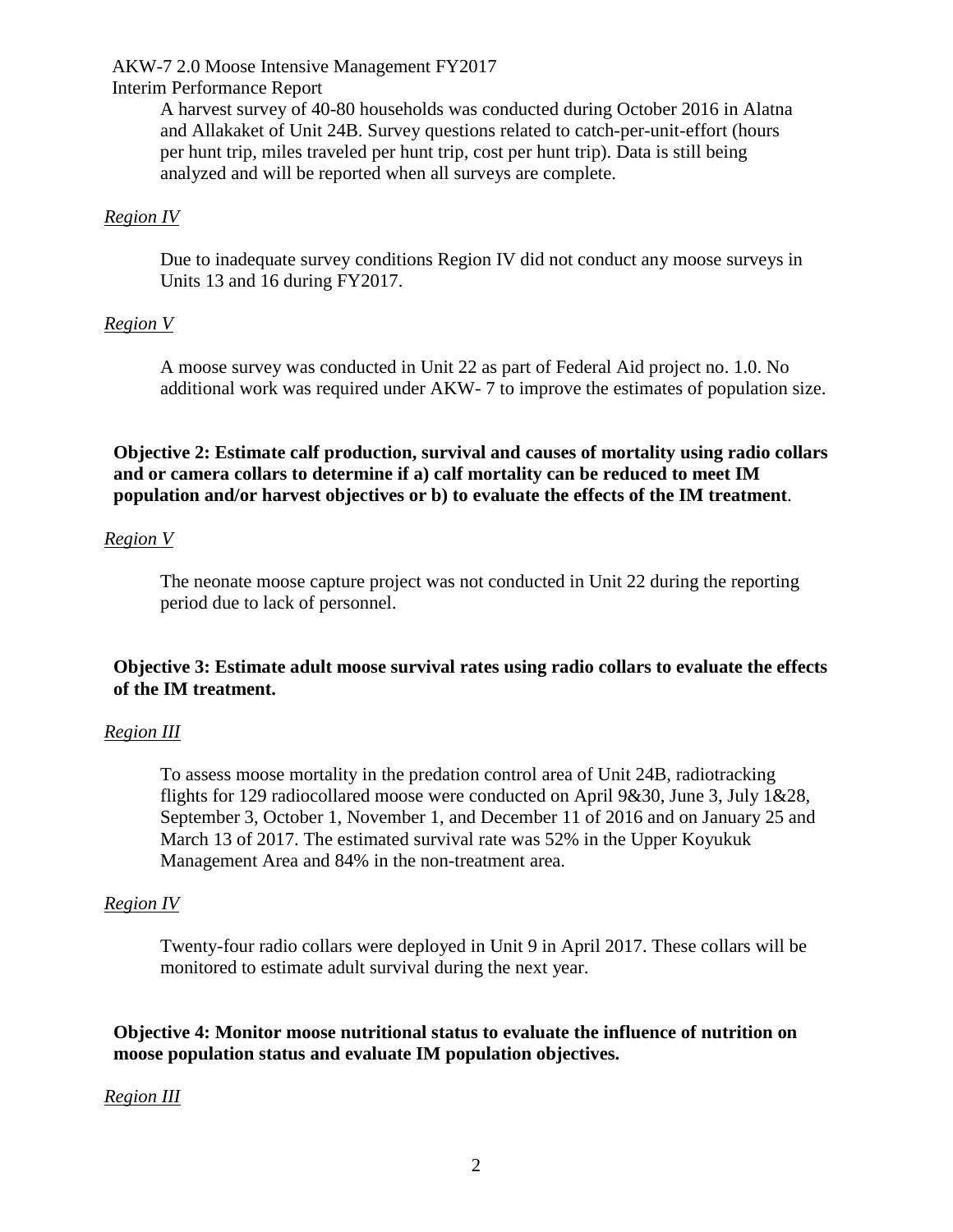## AKW-7 2.0 Moose Intensive Management FY2017

#### Interim Performance Report

During 6-12 March 2017, 60 short-yearlings were captured and weighed in Unit 20B to monitor the nutritional status of moose in the area. The average weight of moose in the MFMA area was  $382.5$ lbs (Males =  $369.9$ lbs, Females =  $366$ lbs). This was 19lbs heavier than the 363.6lb average from those captured in 2010. In Central Unit 20B, the average weight was  $394$ lbs (Males =  $397.2$ , Females =  $388.6$ ). This was 23.9lbs heavier than those moose captured in 2009. We feel that these increase in weights during the 2017 capture may indicate that moose in both MFMA and Central Unit 20B may be less nutritionally stressed compared to the moose 2009 and 2010 when densities were higher in this area. This method of assessing moose nutritional status was not used in Unit 20A during this reporting period.

## **Objective 5: Monitor forage abundance and utilization to evaluate browse abundance and quality and determine habitat capability to develop reasonable IM population objectives**.

## *Region II*

Browse surveys are being conducted to evaluate winter forage availability in Unit 15C to determine if the intensive management objectives are attainable and whether or not the moose population can be maintained at the current population size. Measurement of winter forage availability and utilization in Unit 15C began in spring of 2016 and continued in 2017. Protocols follow those established in Paragi et al. (2008) and Seaton et al. (2011). Survey design estimates current annual growth of forage species and the amount removed each year as an index of forage availability.

In 2016, 39 sites were sampled using the Seaton browse removal method and plants were dried to create species mass curves. Feces were collected at each site for microhistology/nutrient analysis. In 2017, 40 sites were sampled with the Seaton browse removal method, again with feces collected at each site for microhistology/nutrient analysis. Additional plants were dried to improve mass curves for species with minimal numbers of plants sampled in 2016 and voucher specimens pressed, dried, and mounted for all major species.

Summer browse surveys will be utilized to quantify percent cover and species composition in 40 plots along access corridors in Unit 15C and delineate major browse distribution. Fresh feces will be collected at plots to be analyzed for diet composition, crude protein, and nondigestible fiber. Samples of major browse species will be clipped for possible future nutrient analysis.

Data analysis is currently ongoing, and results will be reported when the project is complete (FY 2021).

## *Region IV*

Region IV did not conduct any activities relevant to this grant objective in FY2017 due to personnel shortages, logistical limitations, and lack of adequate conditions.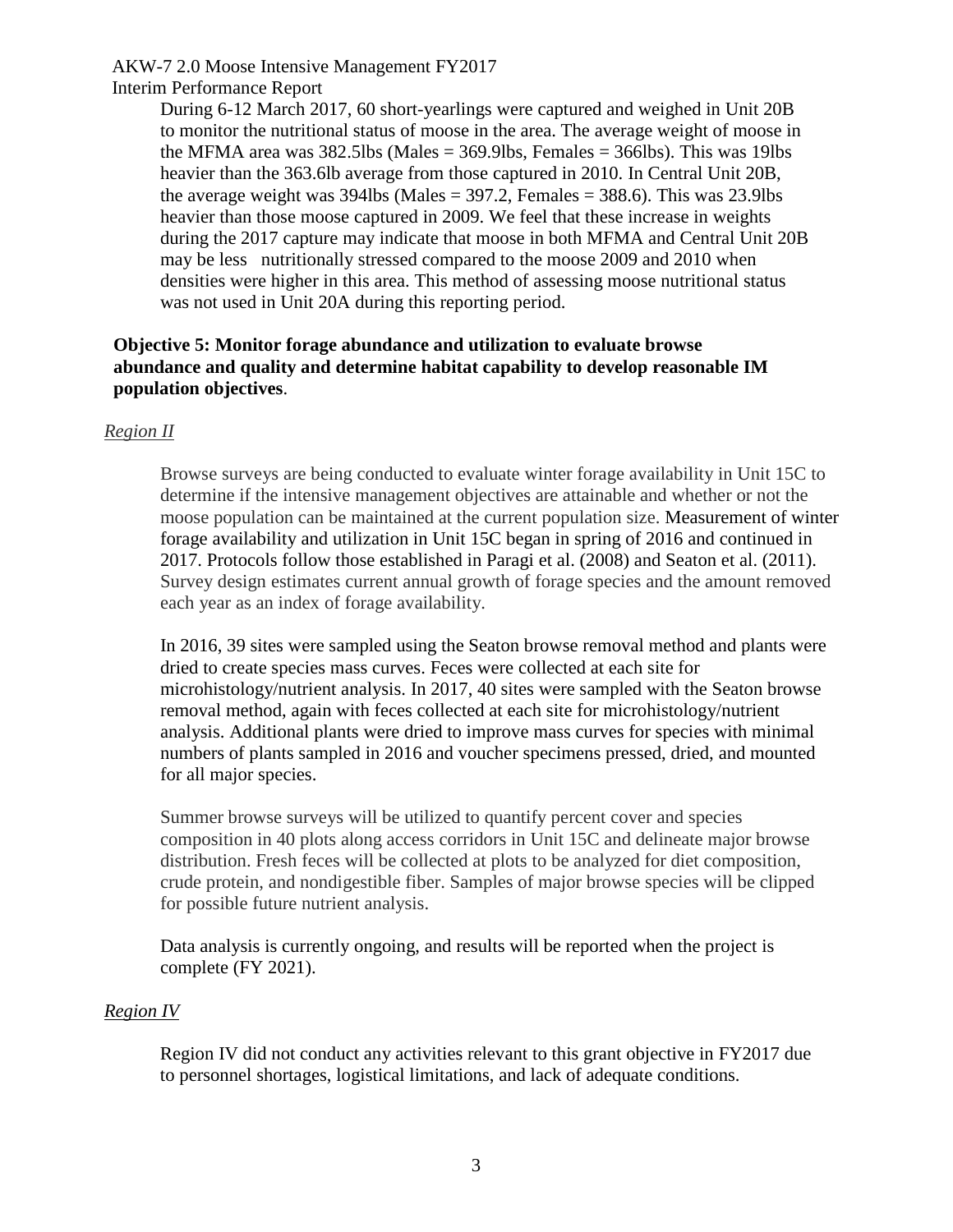## *Region II*

Weather conditions have not allowed surveys of wolf numbers in Units 15C to be completed for several previous years. During February and March of 2017, 18 wolves were captured and collared in Unit 15C to aid in wolf abundance monitoring. Preliminary late winter data from collared individuals suggest 4–5 packs within the Unit 15C IM area. Further flights throughout the year have been planned to improve estimates of wolf abundance and pack dynamics in Unit 15C. Bear abundance studies were not completed during FY2017 and are not currently planned for future years.

## *Region III*

A Minimum Count Wolf Survey was conducted on 4–9 April 2017 in a 4,752 mi<sup>2</sup> portion of Unit 24B, and 59 wolves were observed during the flights. Tracking and light conditions were adequate to obtain a sample necessary to determine that a minimum number of wolves were present in the area that includes the predation control area.

## *Region IV*

Ten VHF and 10 GPS radio collars (including satellite data service) were purchased for deployment on wolves in Unit 16. In February 2017 four wolves were collared in two packs during a planned moose and wolf capture effort. One tracking flight has been completed to monitor wolf movement. Weather conditions were not conducive for wolf surveys in Unit 16.

There was no additional progress on this objective in Unit 13 during this reporting period due to weather and logistical limitations.

## *Statewide*

In response to a public perception that liberalizing hunting of black and brown bear could reduce bear predation on moose, the department is developing a database to track the changes in bear regulations and analyzing the response of the bear population to liberalized seasons and bag limits. The database is available for future analysis.

## **Objective 7: Report findings in appropriate scientific and popular publications.**

The division developed and submitted annual reports to the Board of Game on predator control programs that were funded in part by this grant. The following annual reports can be found at

<http://www.adfg.alaska.gov/index.cfm?adfg=intensivemanagement.programs> by selecting the program link.

## *Region II*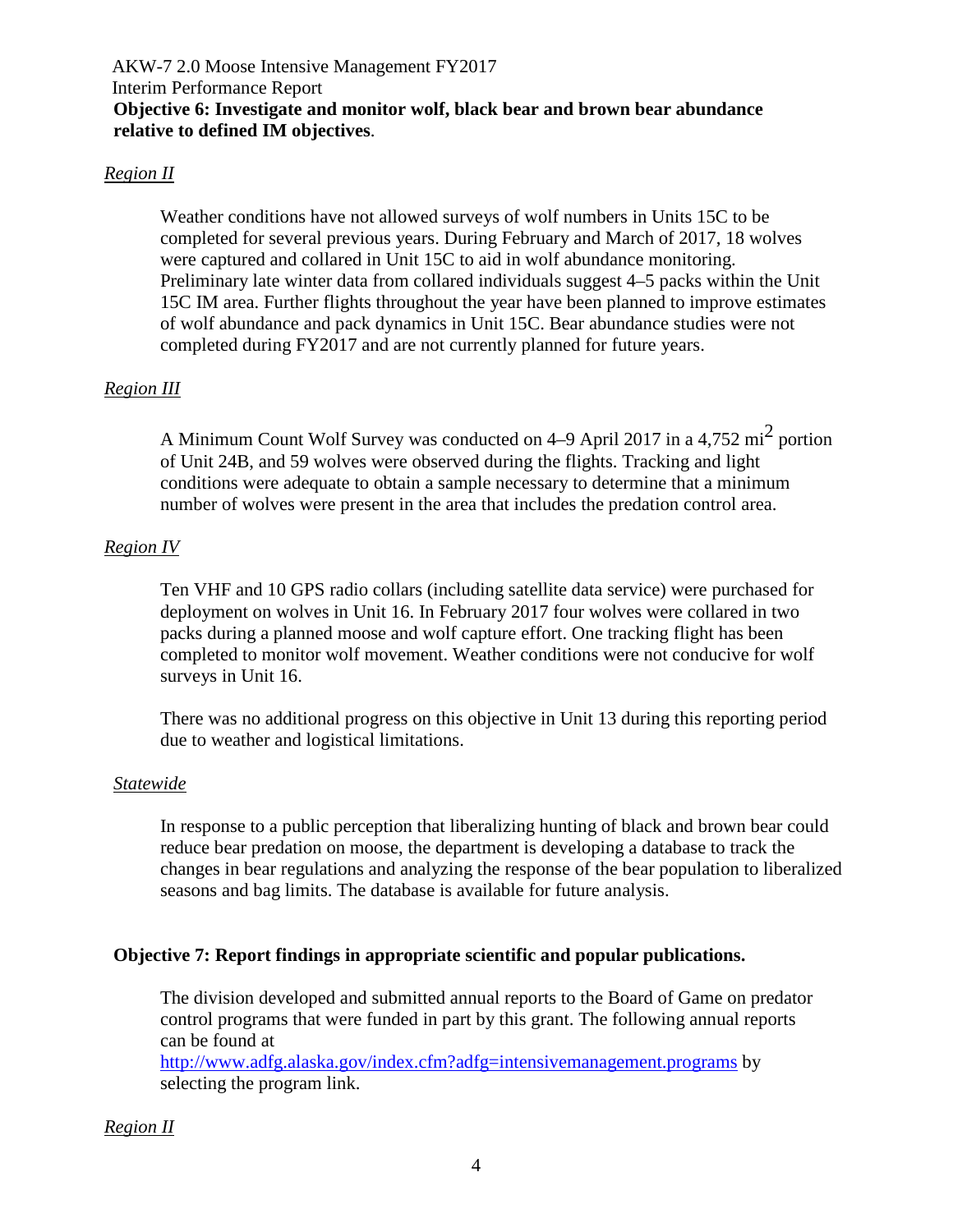AKW-7 2.0 Moose Intensive Management FY2017 Interim Performance Report

• Annual Report to the Alaska Board of Game on Intensive Management for Moose with Wolf Predation Control in Game Management Unit 15A. February 2017.

# *Region III*

- Annual Report to the Alaska Board of Game on Intensive Management for Moose with Wolf, Black Bear, and Grizzly Bear Predation Control in Game Management Unit 19A. February 2017.
- Annual Report to the Alaska Board of Game on Intensive Management for Moose with Wolf, Black Bear, and Grizzly Bear Predation Control in Game Management Unit 19D East. February 2017.
- Annual Report to the Alaska Board of Game on Intensive Management for Moose with Wolf Predation Control in Game Management Unit 24B. February 2017.
- Operational Plan for Intensive Management of Moose in Game Management Unit 21E during Regulatory Years 2017–2022. February 2017.

## *Region IV*

- Annual Report to the Alaska Board of Game on Intensive Management for Moose with Wolf Predation Control in Game Management Unit 13. February 2017.
- Annual Report to the Alaska Board of Game on Intensive Management for Moose with Wolf Predation Control in Game Management Unit 16. February 2017.

## *Region V*

There are no predation control programs in Region V that require an annual report to the Board of Game.

#### **II. SIGNIFICANT DEVIATIONS AND/OR ADDITIONAL FEDERALAID-FUNDED WORK NOT DESCRIBED ABOVE THAT WAS ACCOMPLISHED ON THIS PROJECT DURING THIS SEGMENT PERIOD**

One activity was previously reported for this grant that was unallowable because it was not significantly different in nature from activities conducted to accomplish AKW-20 objectives; specifically, the use of a helicopter to conduct a moose twining survey in Unit 19D. This activity was reported in the AKW-20, project 1.73 report, and the costs are being corrected through an adjustment to FY2018 AKW-23. Even though progress was made on similar work conducted under AKW-20, no work was conducted on this AKW-7 enhanced objective.

In most cases personal services were not charged to AKW-7 field projects. The project leads were asked to provide a list of employees who worked on the AKW-7 field project